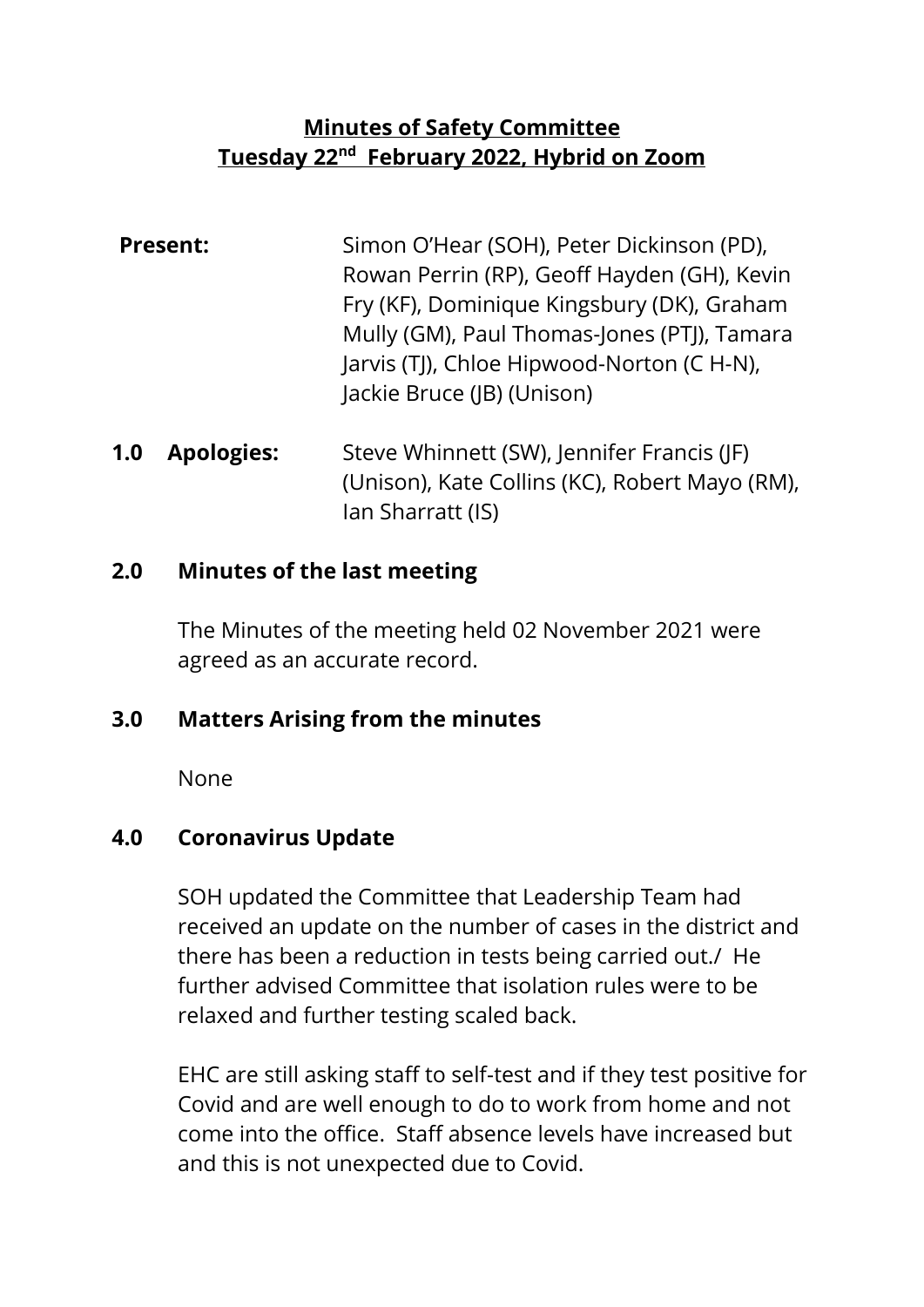Further key dates to note are:

- The need for covid risk assessments will cease from the 01st April 2022
- PTJ advised that Covid Marshals will be discontinued on the 31st March 2022.

S O'H advised Committee that the office covid protocols will be reviewed and updated in line with current government guidelines and will be monitored by the Health and Safety Officer, Head of HR and Leadership Team.

**Action:** PD to contact HCC regarding Lateral Flow Test Kits.

# **5.0 Regulatory and Legislative Changes (Verbal Report)**

The UK government has begun the process of dismantling the main legal framework for the mandated coronavirus restrictions in England, including the legal requirement for people who test positive for COVID-19 to isolate at home.

The powers previously enabled by the coronavirus act will now revert back to Local authority oversight.

PD and PJT had nothing further to report in regard to health and safety legislation.

## **6.0 Health and Safety Inspections and Compliance**

PD has now diarised inspection and visit dates for 2022.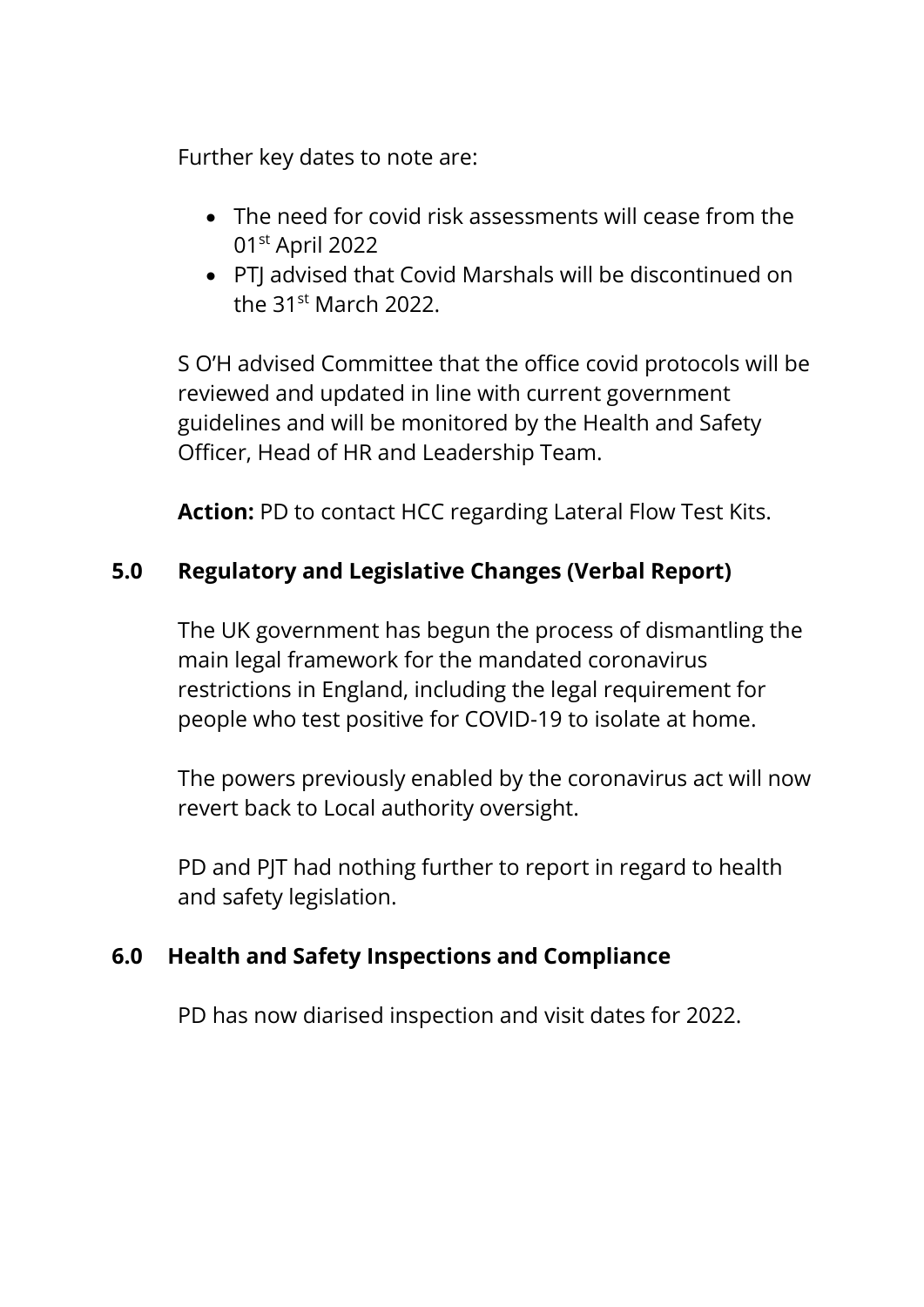# **7.0 Capital Project Updates /Contractor Health & Safety Compliance**

TJ provided an update for the Committee on the following capital projects.

# **7.1 Grange Paddocks – 3G Pitch**

Approval has been given for the go-ahead of the installation of the 3G pitch at Grange Paddocks. Further archaeological work will be undertaken and a geophysical survey has identified some 70 roman remains on site.

# **7.2 Hartham Pool**

The Health and Safety Officer received an update from Rob Allwood, Project Manager that work continues.

RA reported that drainage works are underway and good progress is being made. A secondary drainage pipe has been discovered and Thames Water will be undertaking surveys to determine the source of the pipe.

The site is being prepared for the demolition of the existing structure and Cadman are carrying out soft demolition work (removal of fixtures and fittings) prior to main demolition commencing.

The relining of the pool tank is proceeding and will be ready for the application of the new coating in due course.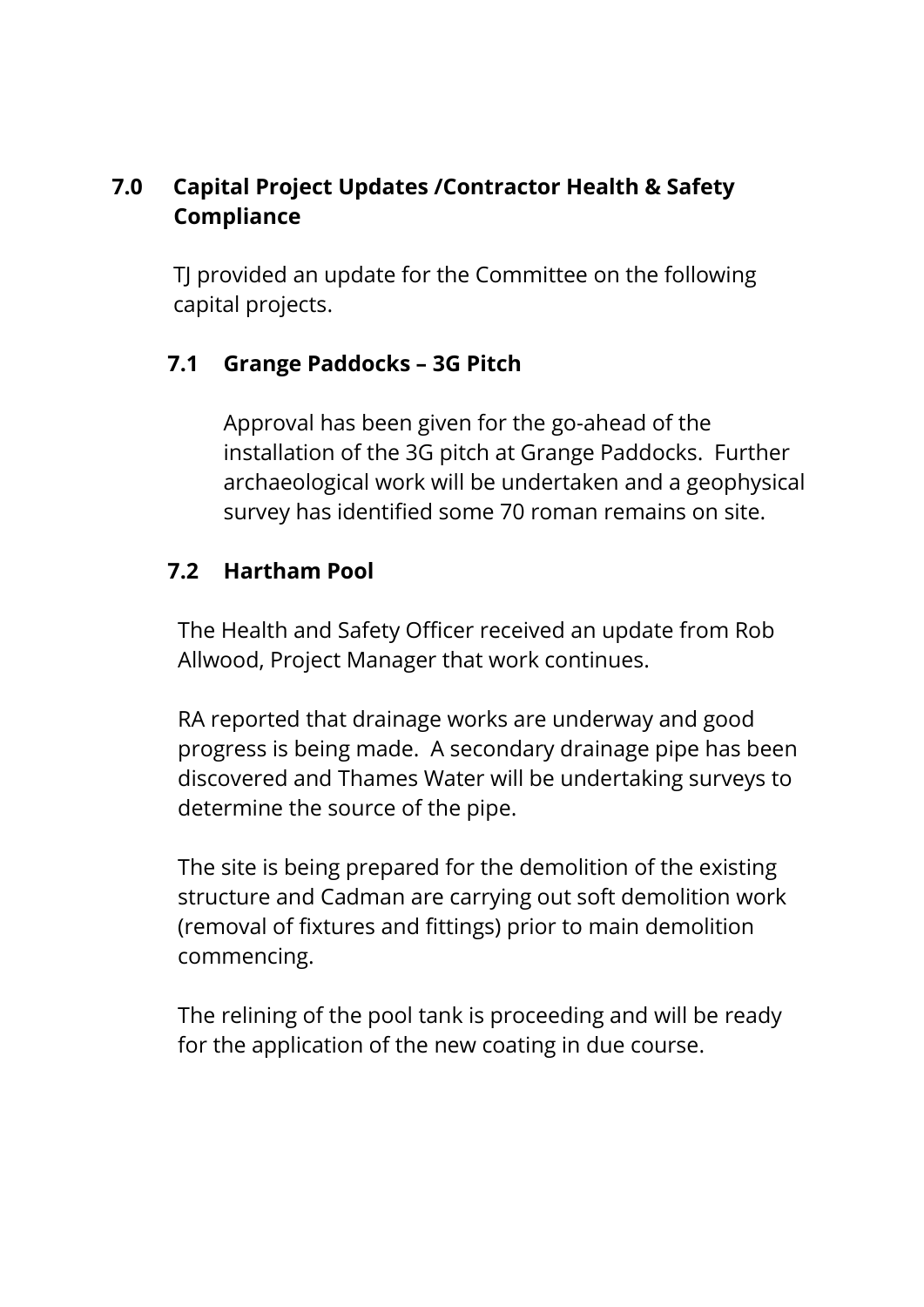#### **7.3 Hertford Theatre – Growth and Legacy**

TJ reported that tenders have now been received for the next phase of the project and a contractor will be appointed March 2021.

GH arranged for the Covid Marshals to occupy the Theatre to provide supporting security arrangements, this will cease on the 31<sup>st</sup> of March when Covid Marshalling concludes.

**Action Update:** GH to feedback to Committee concerning liaison between the Project Team and Property Services on ongoing projects and developments.

#### **8.0 Northgate End**

Completion works in progress and TJ reported that the MSCP was on course with no operational issues.

There have been no health and safety incidents to report.

#### **8.1 Old River Lane**

TJ reported that this is on hold waiting for Masterplan Process Planning to take place. Nothing further to report.

## **9.0 Contract Health and Safety Compliance**

#### **9.1 Parks, Open Spaces and Play Areas**

RP informed Committee that in response to storms Dudley and Eunice he made arrangements with Glendale to cease all works in wooded areas and switch to storm response to manage any issues concerning damaged or downed trees, further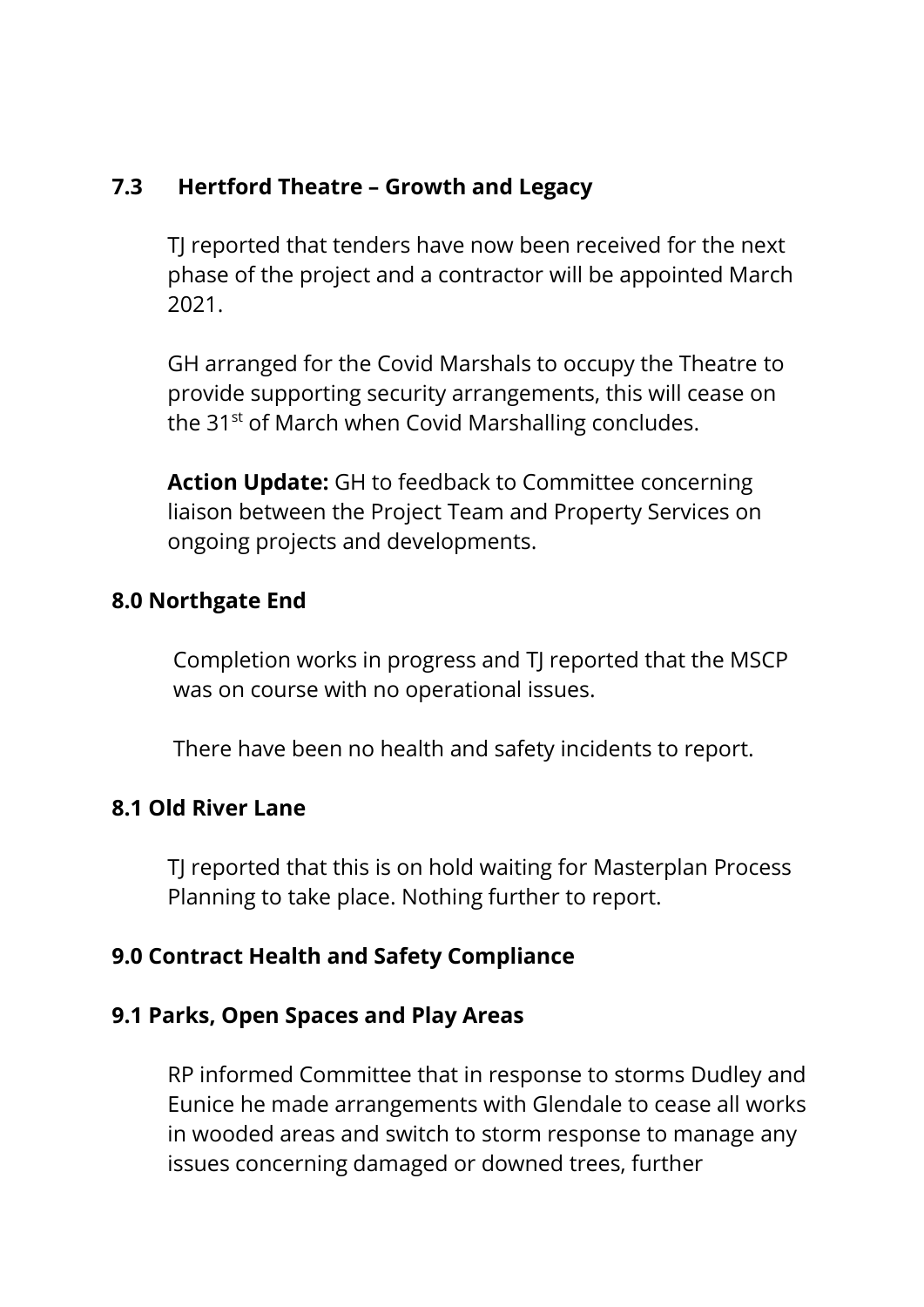arrangements were made with other contractors to provide larger equipment if needed. RP reported that due to the high level of tree inspection work undertaken only 7 trees were lost during the storms but and no incidents were reported involving Glendale or members of the public. PD thanked RP and Glendale for their swift response and safety plan.

RP reported that there had been one accident at a play area that was being investigated.

**Reminder:** RP asked for the following addition to be recorded in the minutes. Glendale's next external Audit is  $24<sup>th</sup>$  November

**Action:** None

## **9.2 Shared Waste Service**

C H-N reported that site re-lining remains an issue, newly laid MMA has already degraded (MMA has an estimated lifespan of 10 years on road surfaces).

PD, GM and Head of Finance Steve Linnett carried out a visit to the depot on the 02<sup>nd</sup> February 2021, the speed roundels had degraded and the MMA was lifting off the surface, closer inspection showed heavy salt deposits on the material.

There are a number of factors that can cause MMA to degrade

Previous Contamination can affect the bond of the resinous flooring and must be removed. Types of contamination are:

- Oil, grease, or food fats
- Present Condition of the surface material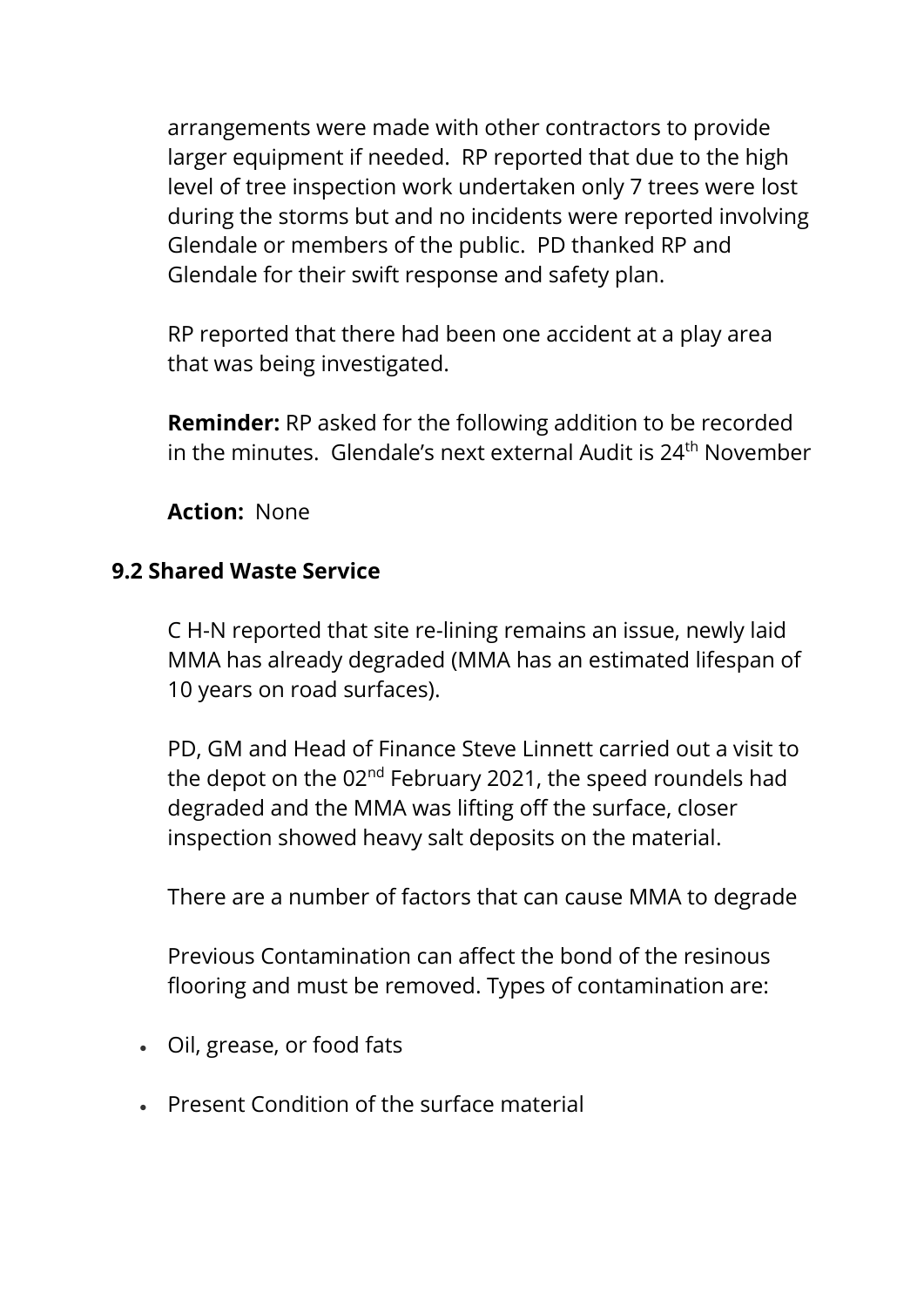Curing compounds, sealers, and other laitance are best removed mechanically with:

- a. vacuum shot-blasting
- b. scarifying
- c. sand blasting

Debris and surface contamination can usually be burned off with a flame gun or removed with a commercial degreasing compound or solvent. An Oil Stop Primer is an important tool in dealing with petroleum oil contaminated concrete.

C H-N also reported that a surplus of bins is causing issues due to the lack of available storage space.

It was reported that an external contractor collecting damaged bins sustained a non-reportable injury after slipping on surface debris. The incident occurred on a Saturday when the depot is not in use. It is not uncommon for contractors to attend the site out of hours when carrying out essential repairs and maintenance. The matter is being looked at by the Depot User Group.

# **9.3 APCOA**

DK advised committee that there were staffing issues with APCOA no other health and safety related incidents to report.

## **10. Property – Premises Maintenance and Repairs**

Nothing to report

## **11. Facilities Management**

GH reported no facilities management issues.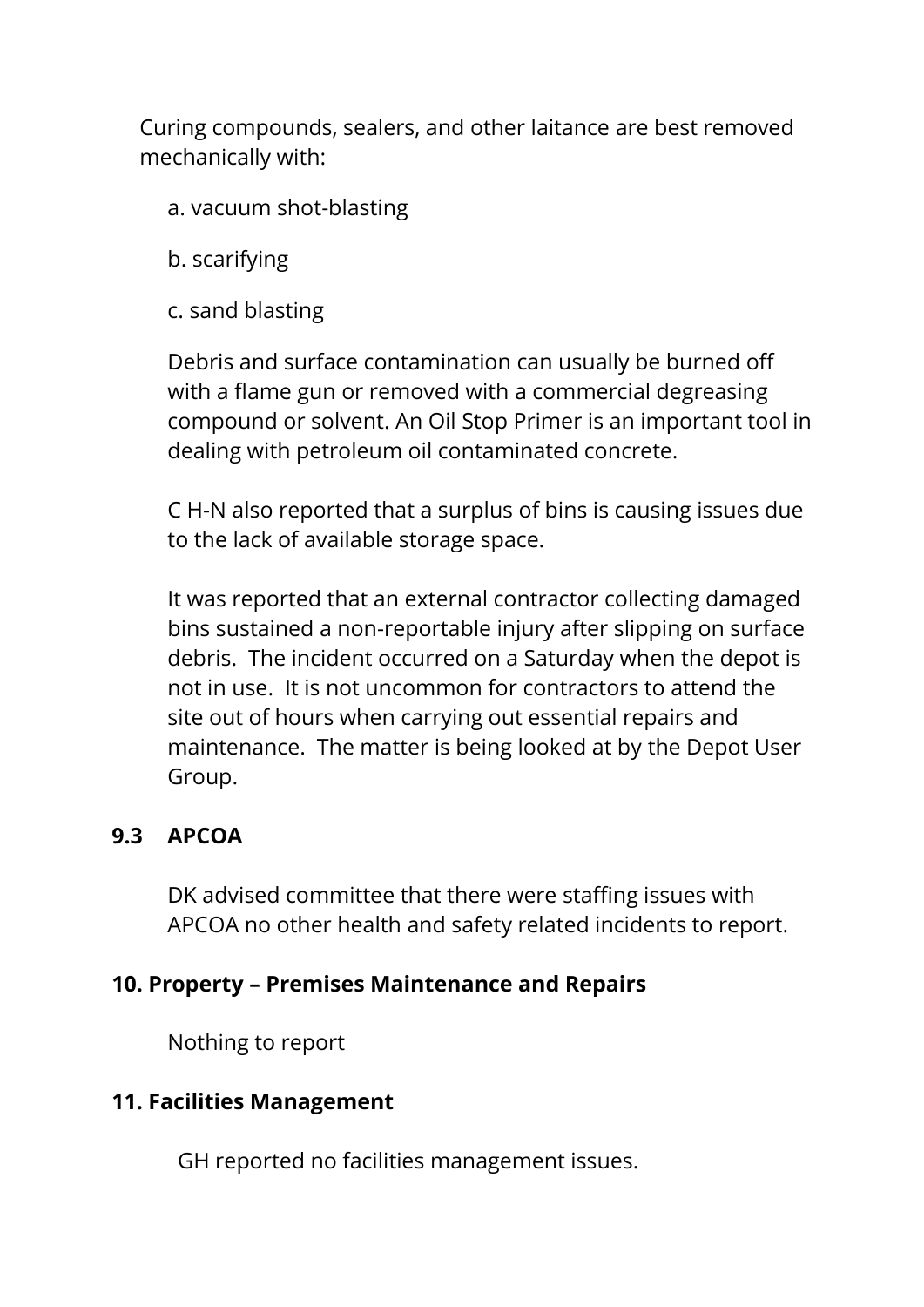PD and GH have reviewed the meeting rooms and GH and the Caretakers undertook an extensive piece of work to bring the rooms back into use and utilise furniture from Charringtons House to improve the rooms.

**Action:** PD and GH to review occupancy capacity of existing meeting rooms in order to produce room infographics and guidance.

# **12. List of Issues**

# **12.1 UNISON**

JB asked if consideration was being given to those employees who worked at an adapted workstation as part of the modern workplace programme. S O'H advised Committee that this would be fully considered and that an inspection was planned to review desks and equipment requirements to ensure the needs of the workforce were being met. S O'H welcomed UNISONS participation.

PD advised Committee that the DSE and Workstation selfassessment questionnaire had been reviewed and updated to allow home workers to record the equipment, furniture and peripherals they currently have in use. This has been amended to include a question about Council issued dongles as these need to be updated and checked by IT and HP thin client boxes.

## **Action:** None.

## **12.2. Management**

Additional Assembly Point signs have been installed to highlight the locations and direction on leaving the building; these have been positioned in the following locations: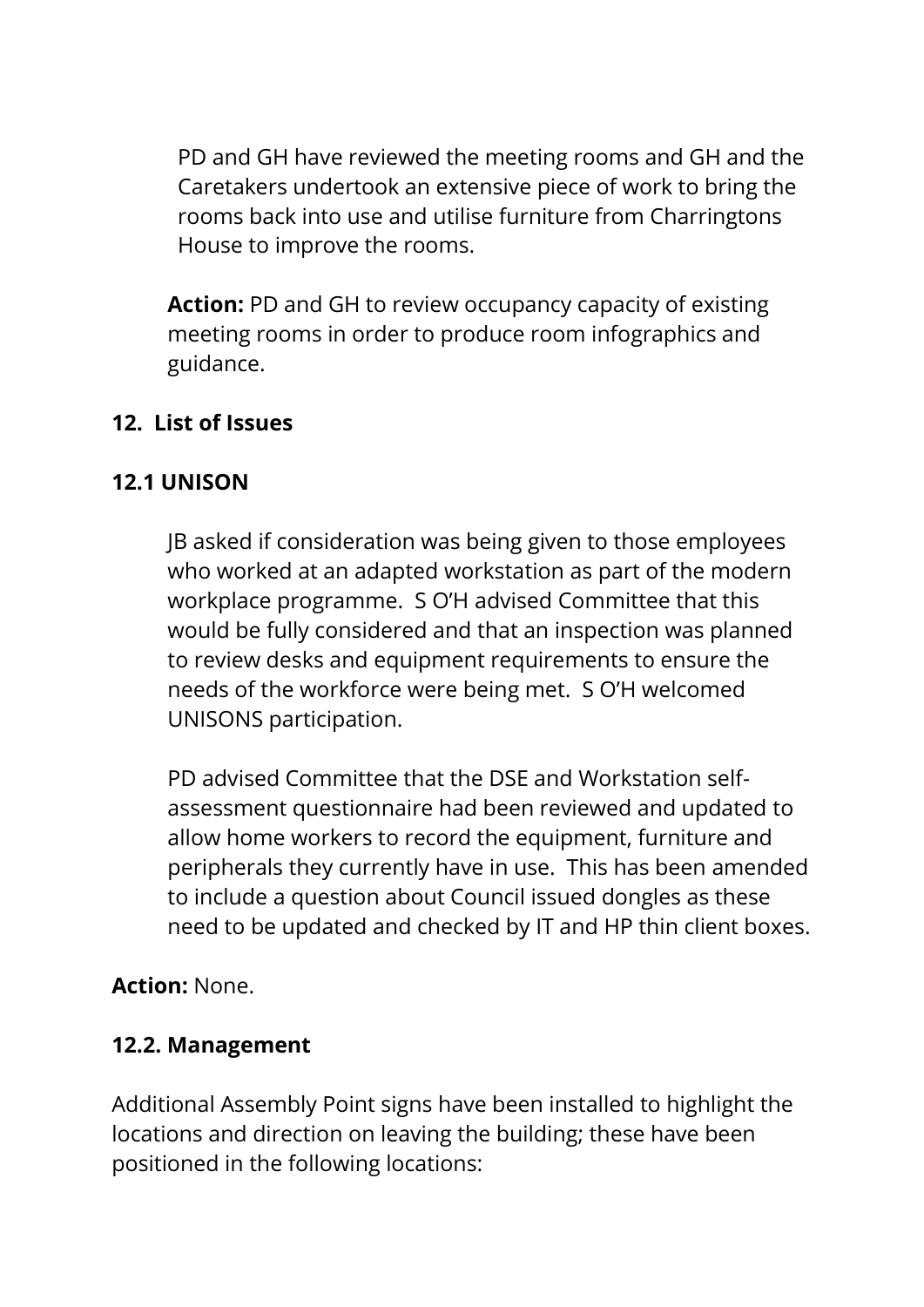- Opposite the staff entrance/exit, direction left on exiting the building
- At the corner of the west wing of the building, rear fire exit directing to assembly point parking bay F
- Opposite the old building 'main door' parallel to the bowls green pointing left toward the pedestrian crossing and assembly point 1
- Adjacent to the barrier to the staff car park, direction right, pointing toward assembly point 1.

The signs are 450mm x 600mm and are large enough to see so there should be no mistakes during the next fire drill.

# **13. Quarterly Health & Safety Report – Quarter 3**

PD took Committee through the Q3 report for the period July 2021 September 2021

## **14.0 Work and Non Work related accidents**

PD confirmed the following:

#### **November 2021**

There were no non-reportable or reportable accidents recorded for EHC employees or members of the public.

There were 5 non-reportable accidents across the five swimming pools. H&S can report that none were as a result of any procedural or equipment related failure.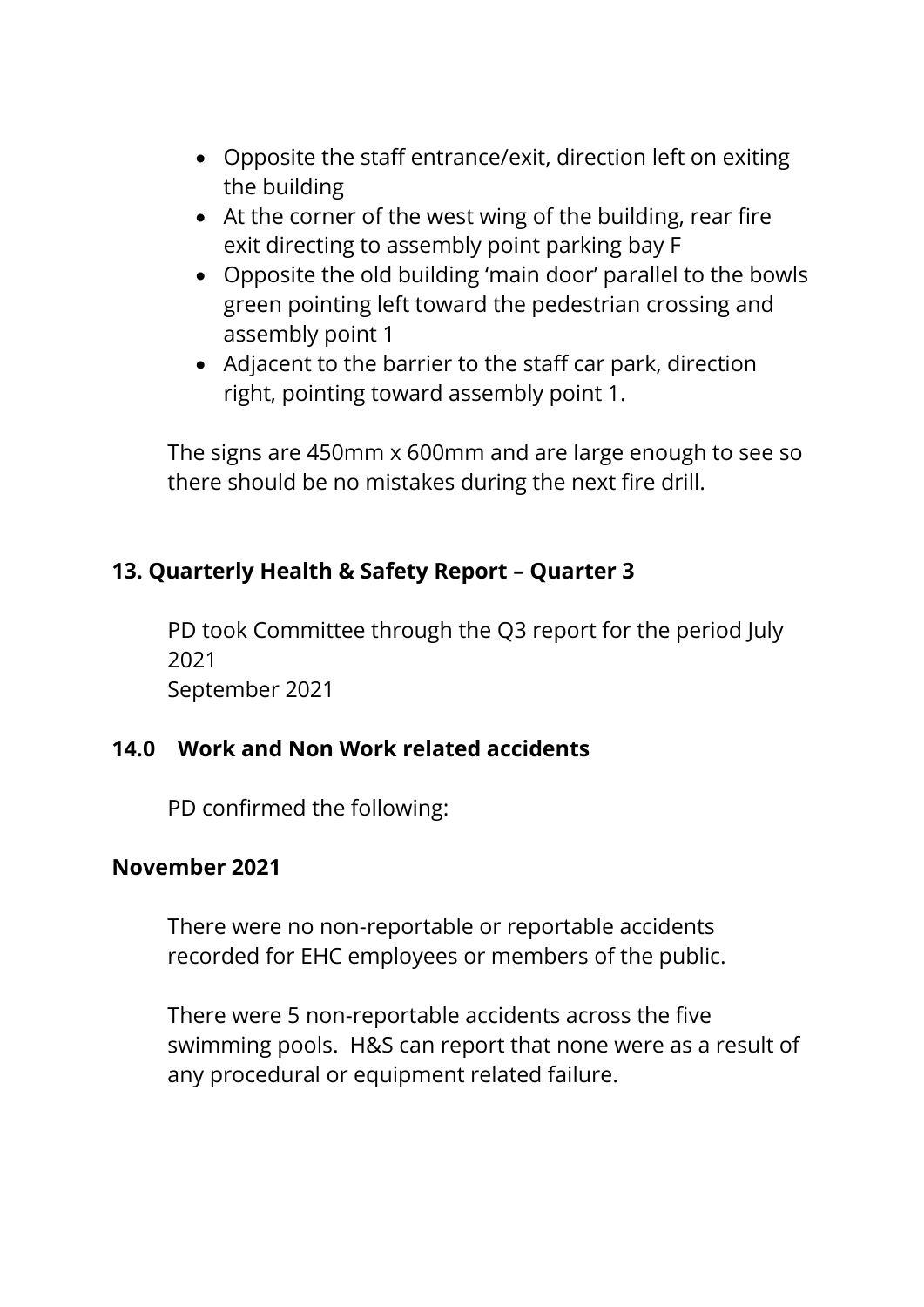#### **December 2021**

There were no non-reportable or reportable accidents recorded for EHC employees or members of the public.

There were 3 non-reportable accidents across the five swimming pools. H&S can report that none were as a result of any procedural or equipment related failure.

#### **January 2022**

There were no non-reportable or reportable accidents recorded for EHC employees or members of the public.

There were 6 non-reportable accidents across the five swimming pools. H&S can report that none were as a result of any procedural or equipment related failure.

There were 3 SLM employee accidents as a result of a process error using knives in the food preparation area. SLM have undertaken retraining for all food preparation staff.

#### **February 2022**

There were no non-reportable or reportable accidents recorded for EHC employees or members of the public.

There were 6 non-reportable accidents across the five swimming pools. H&S can report that one was a result of an uneven access ramp resulting in a trip, EHC Project Manager undertook investigation and SLM and Contractor have rectified the cause of the accident. The remaining 5 were as a result of user execution error and were not as a result of any procedural or equipment related failure.